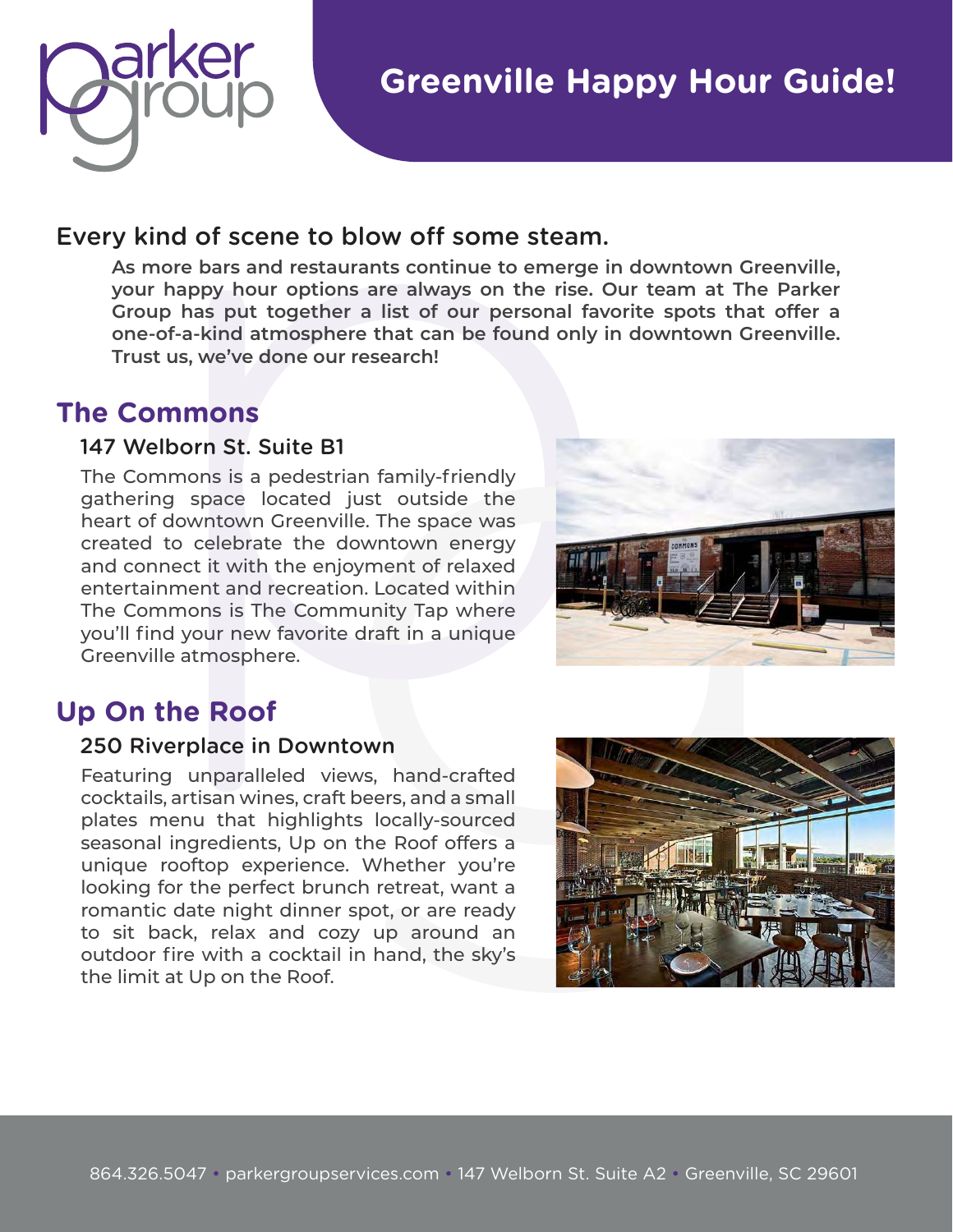

# **Greenville Happy Hour Guide!**

### **Vault and Vator**

#### 655 S Main St

Vault and Vator is downtown Greenville's first and only speakeasy-style lounge offering hand-crafted, made-to-order cocktails inspired by the Golden Age. Tucked away in a subterranean basement space, you'll find the original Vault and Elevator built and occupied by Dr. Pepper Cola Co. during the turn of the century. Vault and Vator prides itself on its authenticity so check out their website before heading over to get a taste of their style.



## **Juniper**

#### 315 S Main St

Looking for another rooftop venue? Juniper has become a popular Greenville destination and has already garnished quite a name for itself. Located eight floors above Greenville's main street, Juniper offers ample space and always-stellar cocktails and food. With a unique vibe, Juniper offers a unique menu of interesting creations that are always delicious. If you are looking to try it out, make sure to make reservations in advance.